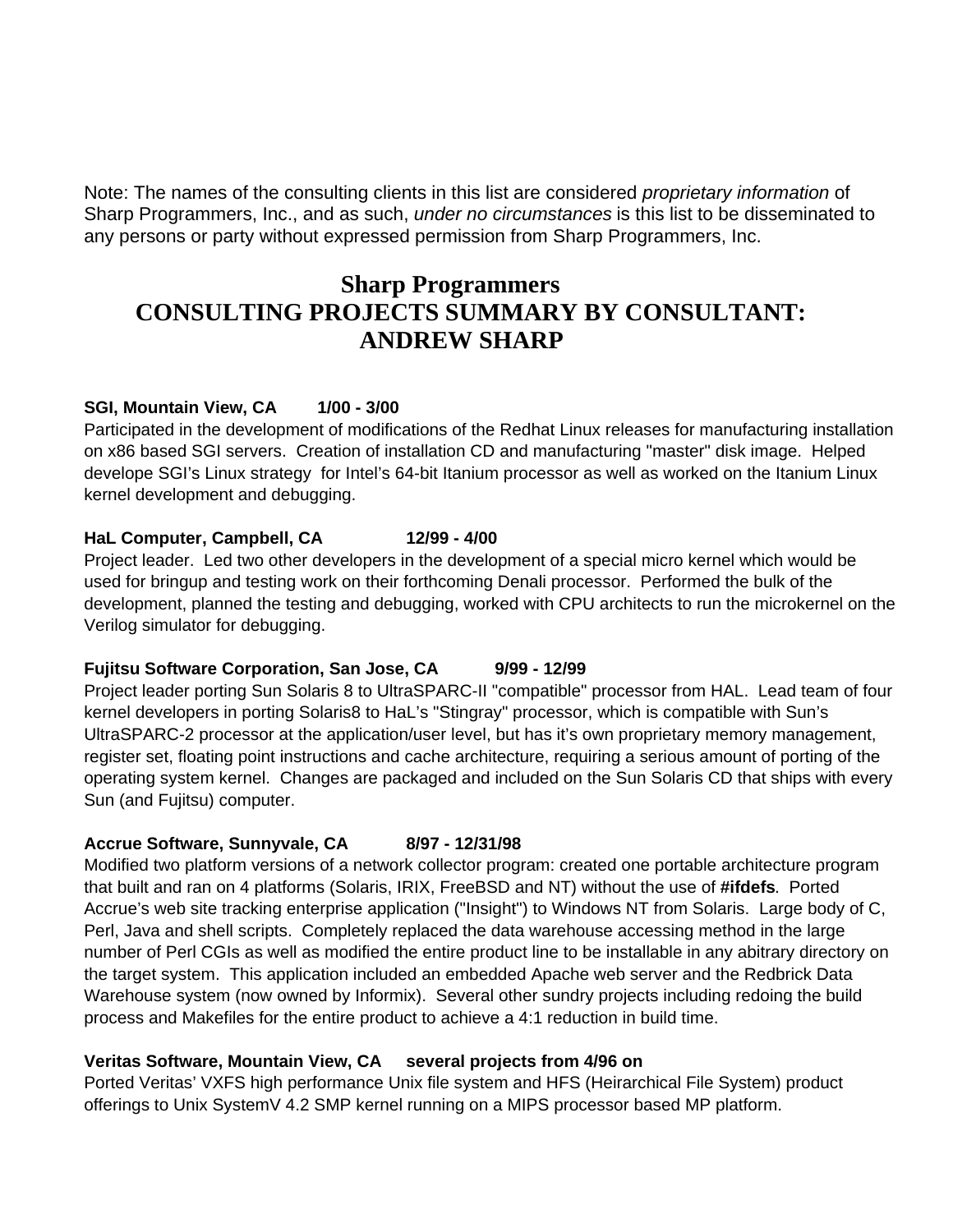Added multiple filesets feature to Veritas' existing file system utilities (**fsck**, **ncheck**, **icheck**, **dump**, **restore**, **mkfs**, **mount**, **ff**, **fsdb**, **etc**.)

Ported/converted the VXFS file system to 64 bit design, both to run on PA-RISC/IA64 processors but also to support ultra large (in excess of 4 terabytes) file systems. This included the on disk structures as well as all the kernel code and file system utilitities.

### **Hewlett-Packard, Cupertino, CA 11/95 - 2/96**

Assisted kernel development engineers in the implementation of user threads. Primarily in the areas of testing and debugging. "Davis" (10.?) and "Sacramento" (11.0) releases of HP-UX.

### **Digital Video Art, Cupertino, CA -ongoing-**

Sundry projects: kernel, NFS and SCSI driver development and consulting work on SGI workstations; developed and taught Windows/NT device driver writing class; Windows/NT programming; Windows 95 VxD programming.

# **Marble Associates, Baltimore, MD 2/95**

Senior IT Consultant. Smalltalk mentoring and programming for USF&G. First time conversion of large team of COBOL IS programmers to Smalltalk programmers. Consulted on the enterprise application architecture as well as one-on-one advising and mentoring to the managers and programmers.

### FirePower Systems, Menlo Park, CA 4/94 - 10/94

Member of Windows NT bring-up team for FirePower's (formerly PowerHouse) single and dual PowerPCbased hardware. Windows NT HAL development and debugging. New processor silicon (PPC 603 and 604) debugging. Developed Windows NT (kernel) drivers for SCSI (miniport), ethernet(NDIS), serial, parallel, and floppy.

# **Sun Microsystems, Menlo Park, CA 1/5/94 - 3/18/94**

Fixed customer reported kernel bugs in four different versions of Sun's two different operating systems, BSD-based SunOS and SVR4-based Solaris 2.3. This group at Sun provided a bridge between top level Answer Center tech support people and Sun software development engineering. We developed fixes for the bugs and then sent the fixes to the appropriate development team for inclusion in the next release.

# **Marble Associates, Dayton, OH 2/93 - 9/93**

Manager, consulting team. Managed a ten person consulting team providing NCR's computer division with technology consulting on a massive reengineering of its order entry, customer service and demand planning business processes, which would require that all new supporting applications be developed simultaneously and quickly. Required management expertise, and technical skills in the areas of enterprise-level application architecture design and development, and enterprise computer system and network architecture. Primary responsibilities included advising the NCR executive staff on project management, design, scheduling and status, and mentoring the managers of the project on infrastructure and software architecture issues, including the design of an enterprise wide heterogeneous WAN to carry the applications and data. Ability manage a large group of IT programmers and consultants, programing in Smalltalk and C++, design enterprise-wide network/computer systems, and extensive knowledge of objectoriented design, development and management methodologies was required.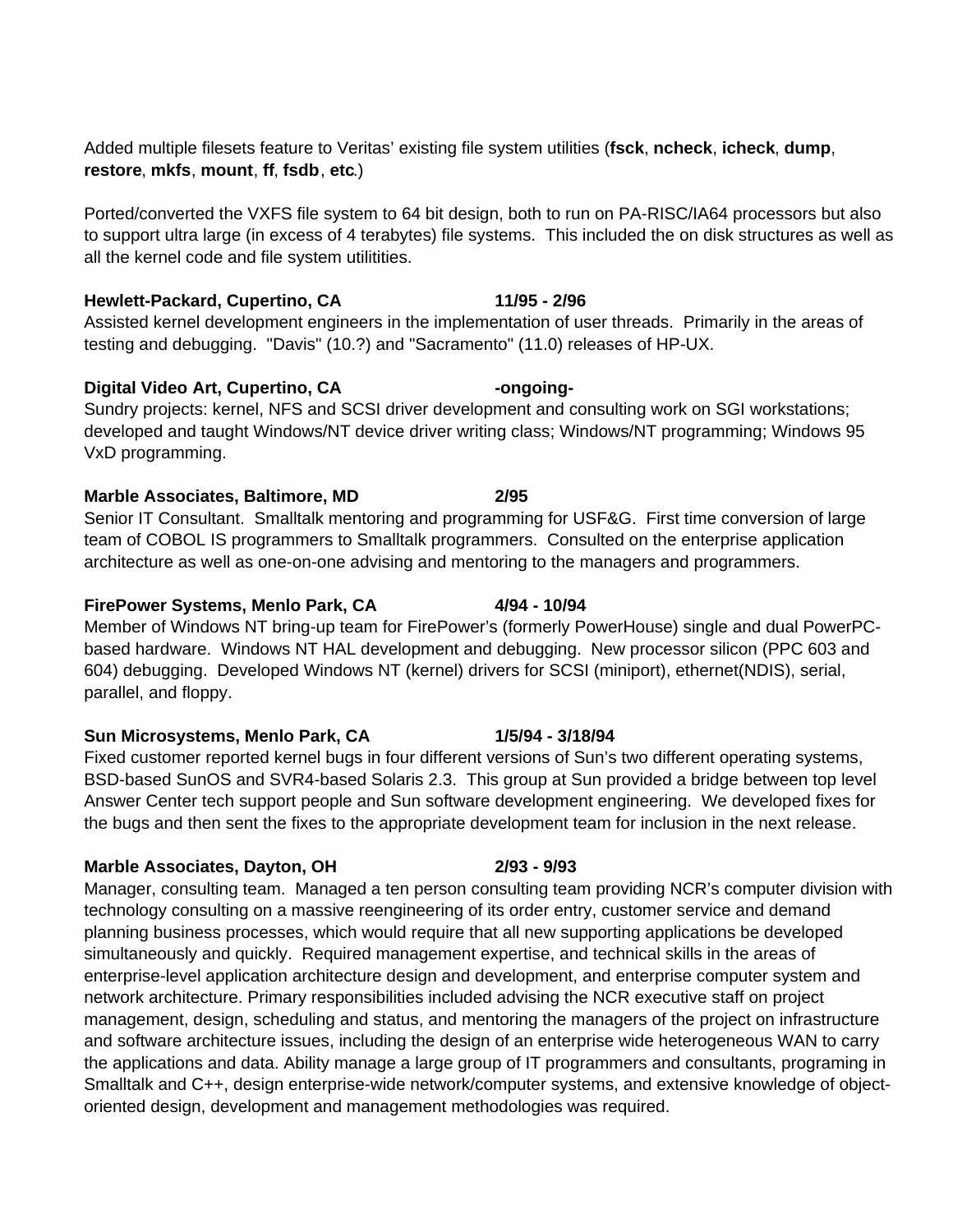### Wyse Technology, San Jose, CA 9/92 - 12/92

Contracted as a temporary member of the Unix kernel engineering staff to help the client release their new kernel on schedule. Kernel was a modified version of SVR4.2 MP with a custom multi-threaded Streams implementation. Primary duty was to fix bugs from weekly bug problem lists which were generated by SQA staff, Technical Support, Engineering and customers. Problems ranged from bugs in I/O drivers to virtual memory bugs to file system bugs, but main responsibility was for problems that caused kernel panics or hangs. Most dealt with MP related issues. Client had two distinct i486-based SMP architectures as well as a uniprocessor architecture utilizing the EISA bus.

# **Marble Associates, San Jose, CA 10/91 - 12/91**

Designed and implemented Unix SVR4 and SVR3.2 drivers for an Optical Character Recognition board in a i386 ISA bus hardware environment.

Designed and implemented client-server Objective-C NeXTStep program similar to email for distributing, storing and organizing phone messages.

Other sundry NeXTStep software projects.

# **Soulbourne Computer, Boulder, CO 7/91**

Member of a three person consulting team that conducted a performance analysis of customer's multiprocessor-modified BSD-based SunOS Unix operating system. Produced a consultation report for kernel enhancements and modifications to increase system performance.

# **UNISYS/Convergent, San Jose, CA 12/88 - 6/91**

Wrote ethernet drivers (SVR4-MP streams-based) for several different controllers for customer's underdevelopment 486-based asymetrical MP platform. Included debugging the new hardware and new MP Unix software in the lab to get drivers (and the hardware) working.

Ported asynchronous tape driver to Unix kernel to allow QIC and DAT tape drives to stream when backing up disks with the **cpio(1)** and **tar(1)** utilities.

Performed extensive performance evaluations and enhancements of SVR4-MP (Intel consortium) kernel. Became quite familiar with industry common benchmarks including Whetstone, Dhrystone, AIM, Neal Nelson Business Benchmarks, SPEC, TP-1 and others. Developed custom benchmarks for analyzing I/O system performance. System tuning and kernel changes increased AIM system benchmark results anywhere from 50 to 100 percent. Official benchmarks performed by AIM rated customer's machines in three out of the top five spots of the best price/performance Unix servers in their class, including the number one slot. Sales tripled.

Contract software engineer of Unix based PC networking product which included two different types of network file systems and ethernet drivers for five different controllers. Responsible for the release of the product on the client's i386-based server product line. Ported release to client's Motorola 68040-based server product line and managed all aspects of release cycle.

### **Hewlett Packard, CA** 8/88 - 12/88

Developed real-time test programs to exercise and verify the features of an eight port real-time serial